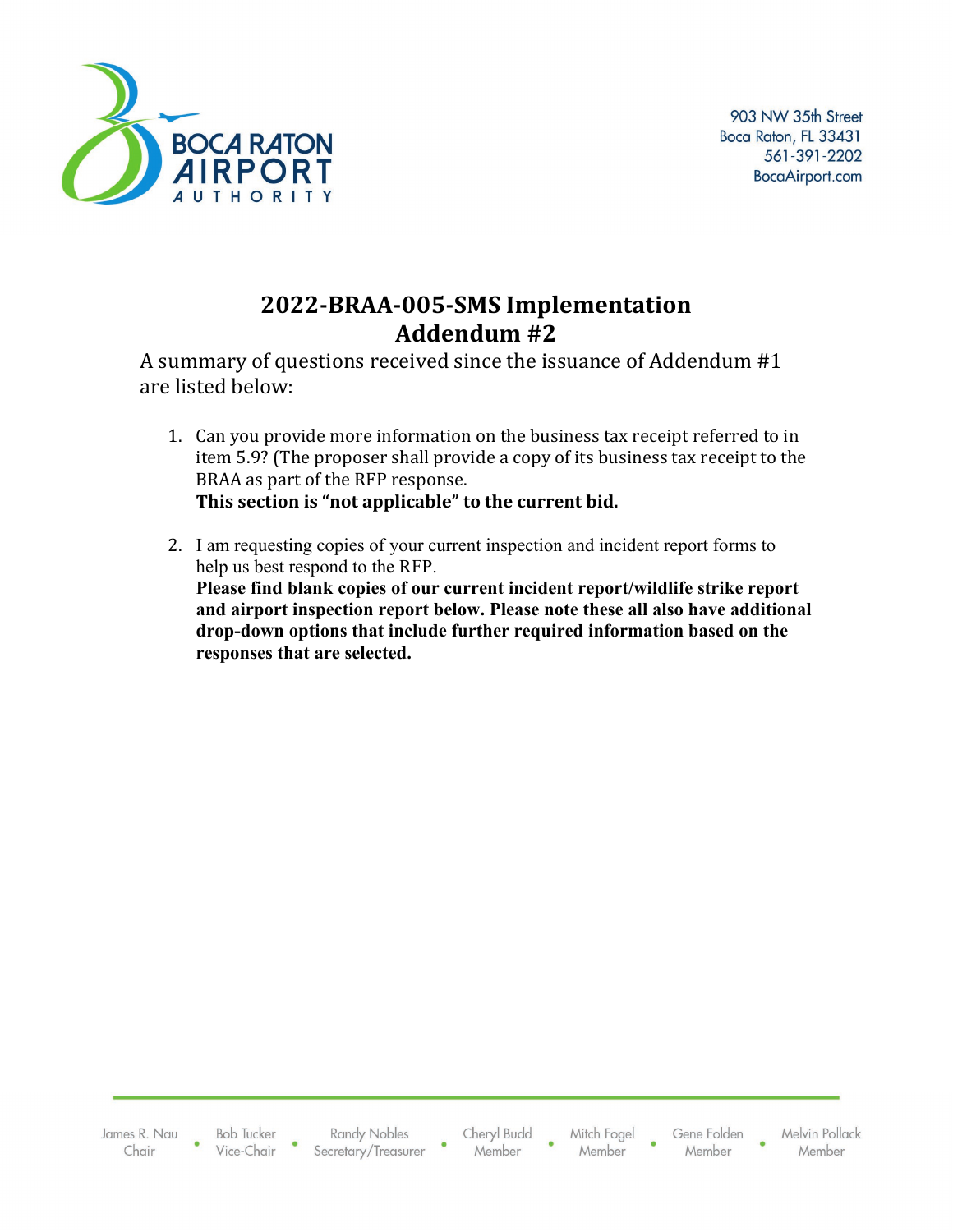

#### **Complete**

| Score               | <b>0%</b> Flagged items | $\mathbf{0}$ | <b>Actions</b> | $\bf{0}$              |
|---------------------|-------------------------|--------------|----------------|-----------------------|
| <b>Document No.</b> |                         |              |                | 000027                |
| <b>Shift</b>        |                         |              |                | Evening               |
| <b>Conducted on</b> |                         |              |                | 29 Apr 2022 15:37 EDT |
| <b>Name</b>         |                         |              |                |                       |
| John Doe            |                         |              |                |                       |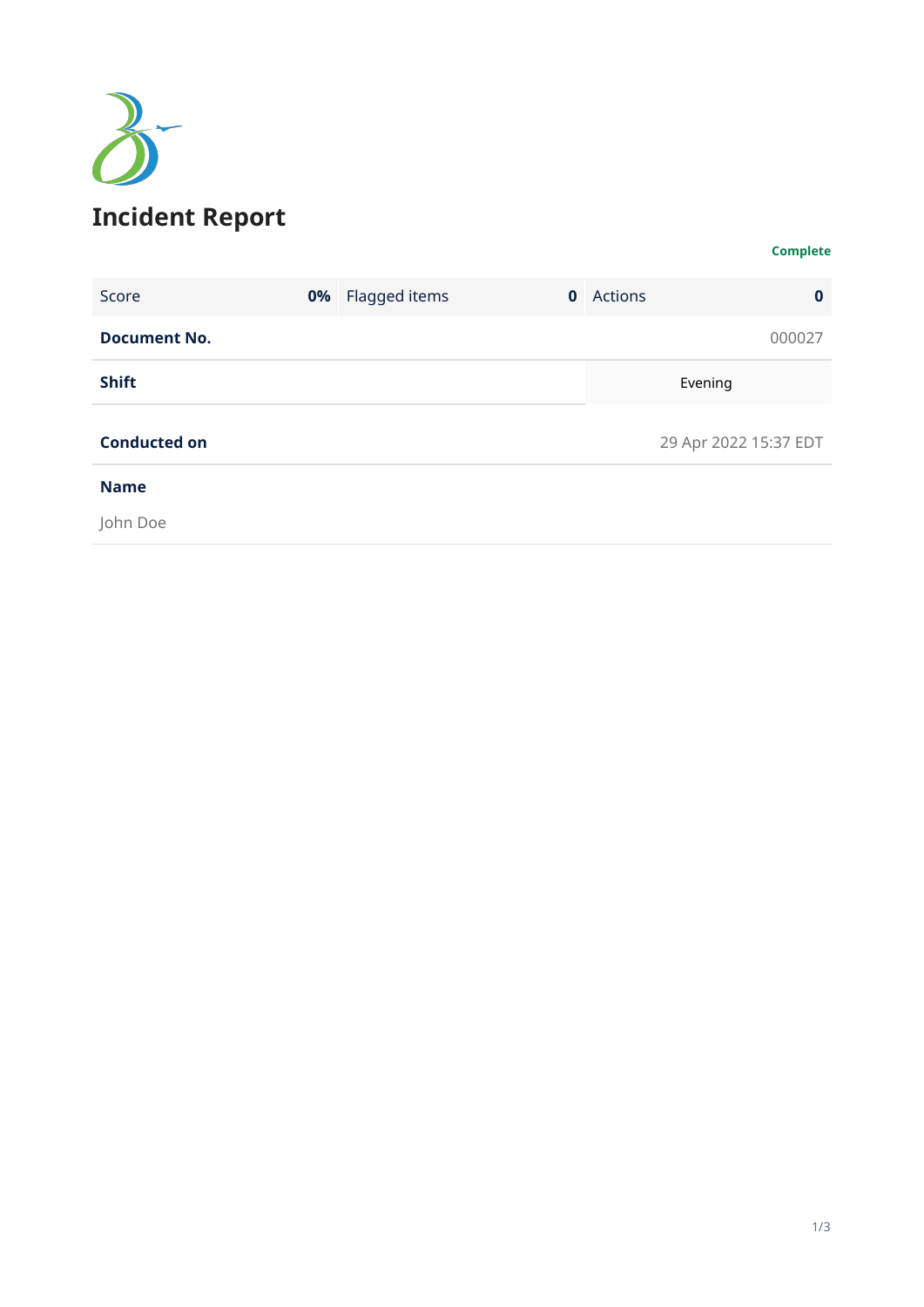#### **Audit**

### **General Incident Information**

| <b>Name</b>                                              | Jane Doe              |
|----------------------------------------------------------|-----------------------|
| <b>Date/Time of Incident</b>                             | 29 Apr 2022 15:38 EDT |
| <b>Date/Time Reported</b>                                | 29 Apr 2022 15:38 EDT |
| <b>Incident Reported by</b>                              | John Doe              |
| <b>Location of Incident</b>                              | Airfield              |
| <b>Location</b>                                          | Runway                |
| <b>BRAA Notified via</b>                                 | <b>Text</b>           |
| <b>BRAA Staff Notified</b>                               |                       |
| <b>Type of Incident</b>                                  | Alert 3               |
| <b>Aircraft Type</b>                                     |                       |
| Cessna                                                   |                       |
| <b>Tail Number</b>                                       |                       |
| Xxxxx                                                    |                       |
| <b>Aircraft Issue</b>                                    |                       |
| Gear collapse                                            |                       |
| <b>Number of Persons on Board</b>                        |                       |
| 1                                                        |                       |
| <b>Amount of Fuel on Board</b>                           |                       |
| 50 gallons                                               |                       |
| <b>Pilot Contact Information (Address, Phone Number)</b> |                       |
| Na                                                       |                       |
| Attach a picture of the pilot's certificate              |                       |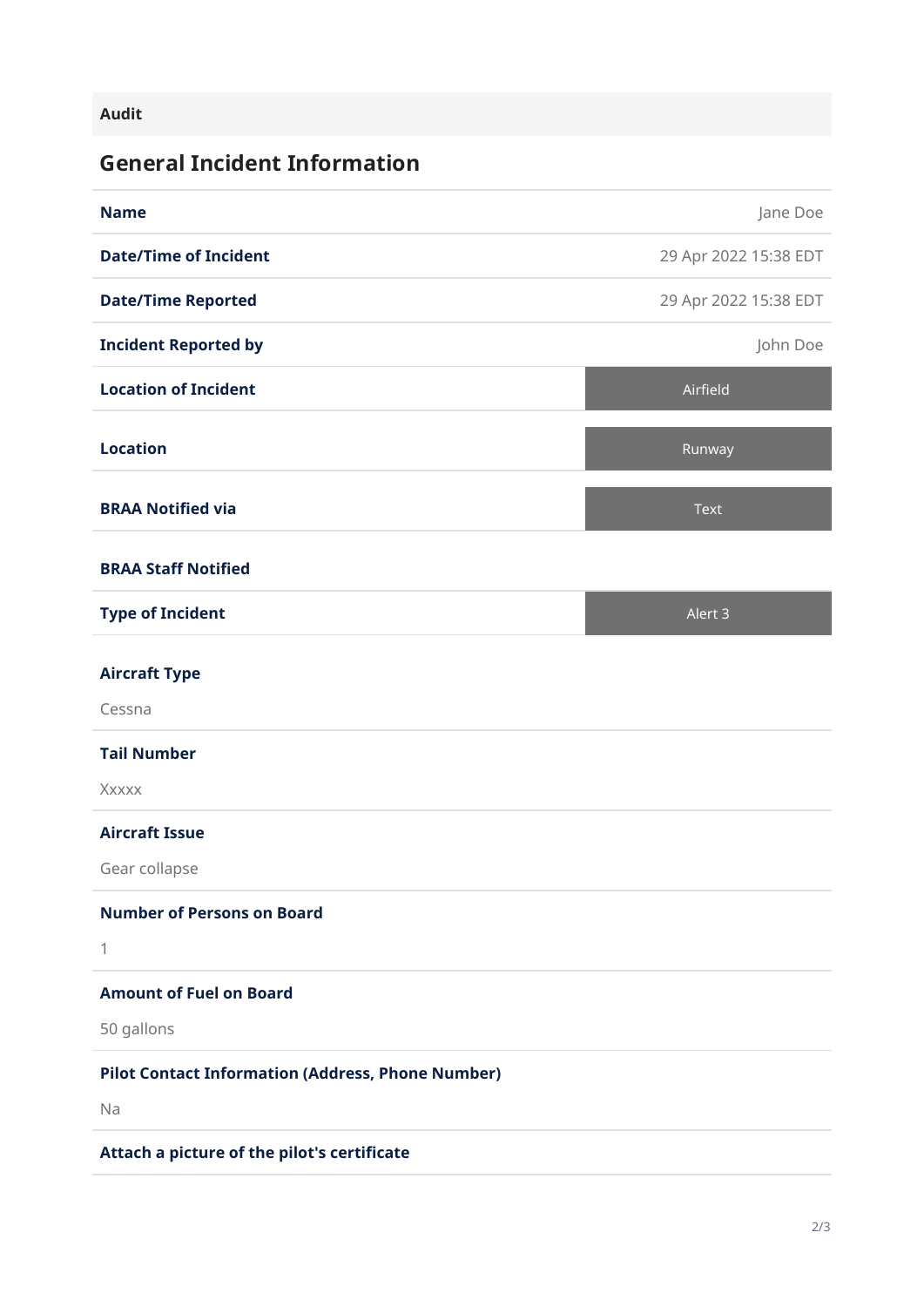| <b>Type of Flight</b>                                | Private |
|------------------------------------------------------|---------|
| <b>Aircraft Damage</b><br>Substantial                |         |
| <b>Damage to Airport Property</b>                    |         |
| None                                                 |         |
| <b>Police Response</b>                               | Yes     |
| <b>Time of Arrival</b><br>1500                       |         |
| <b>Time of Departure</b>                             |         |
| <b>Fire Dept. Reponse</b>                            | Yes     |
| <b>Time of Arrival</b><br>1500                       |         |
| <b>Time of Departure</b>                             |         |
| <b>Any More Info</b><br>Na                           |         |
| <b>Pictures</b>                                      |         |
| <b>Signature</b><br>John Do<br>29 Apr 2022 15:40 EDT |         |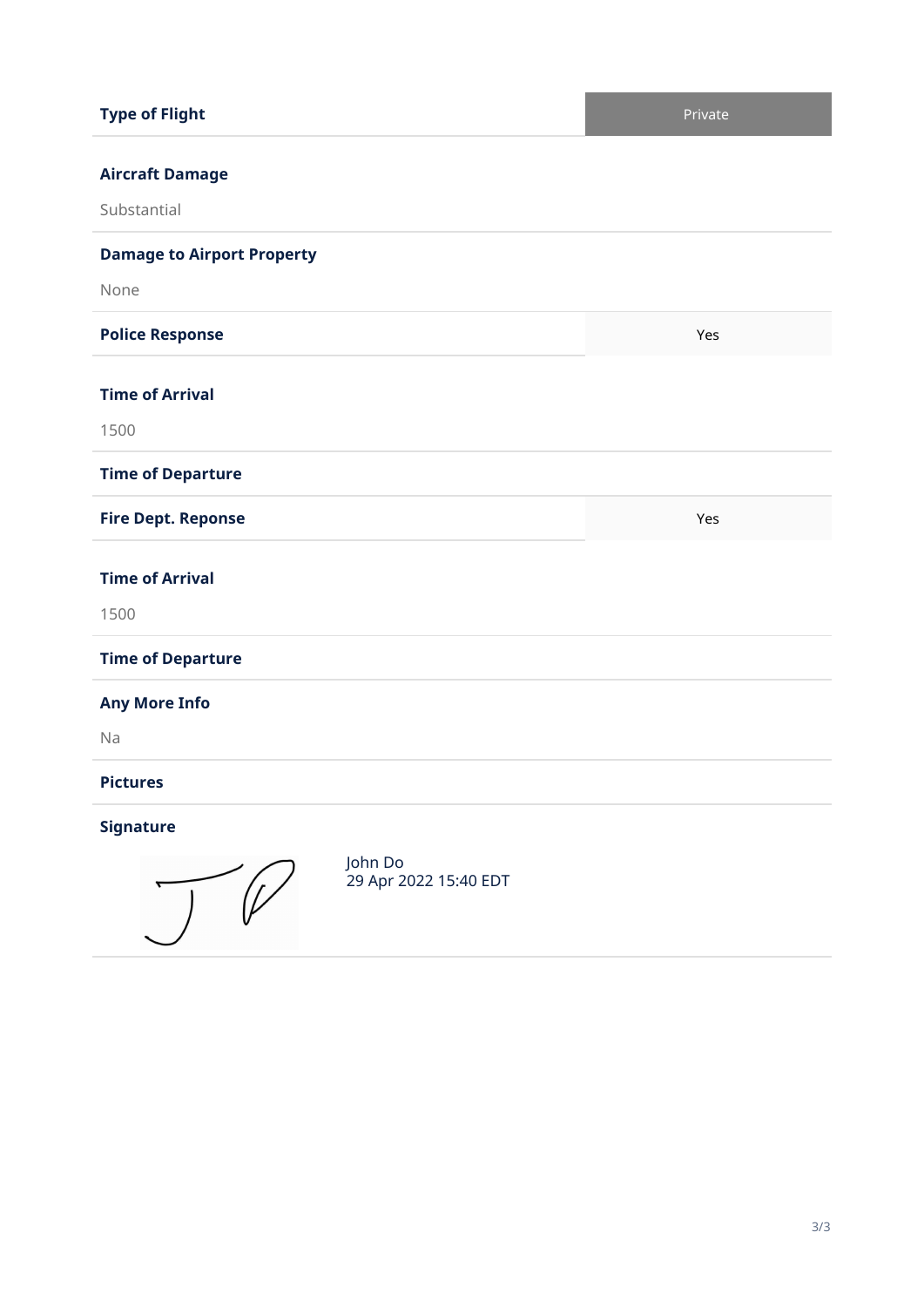

# **Bird/Other Wildlife Strike Report**

| 29 Apr 2022 / John Doe        | <b>Complete</b>       |
|-------------------------------|-----------------------|
| Flagged items<br>$\mathbf{0}$ | Actions<br>$\bf{0}$   |
| <b>Conducted on</b>           | 29 Apr 2022 15:41 EDT |
| <b>Prepared by</b>            | John Doe              |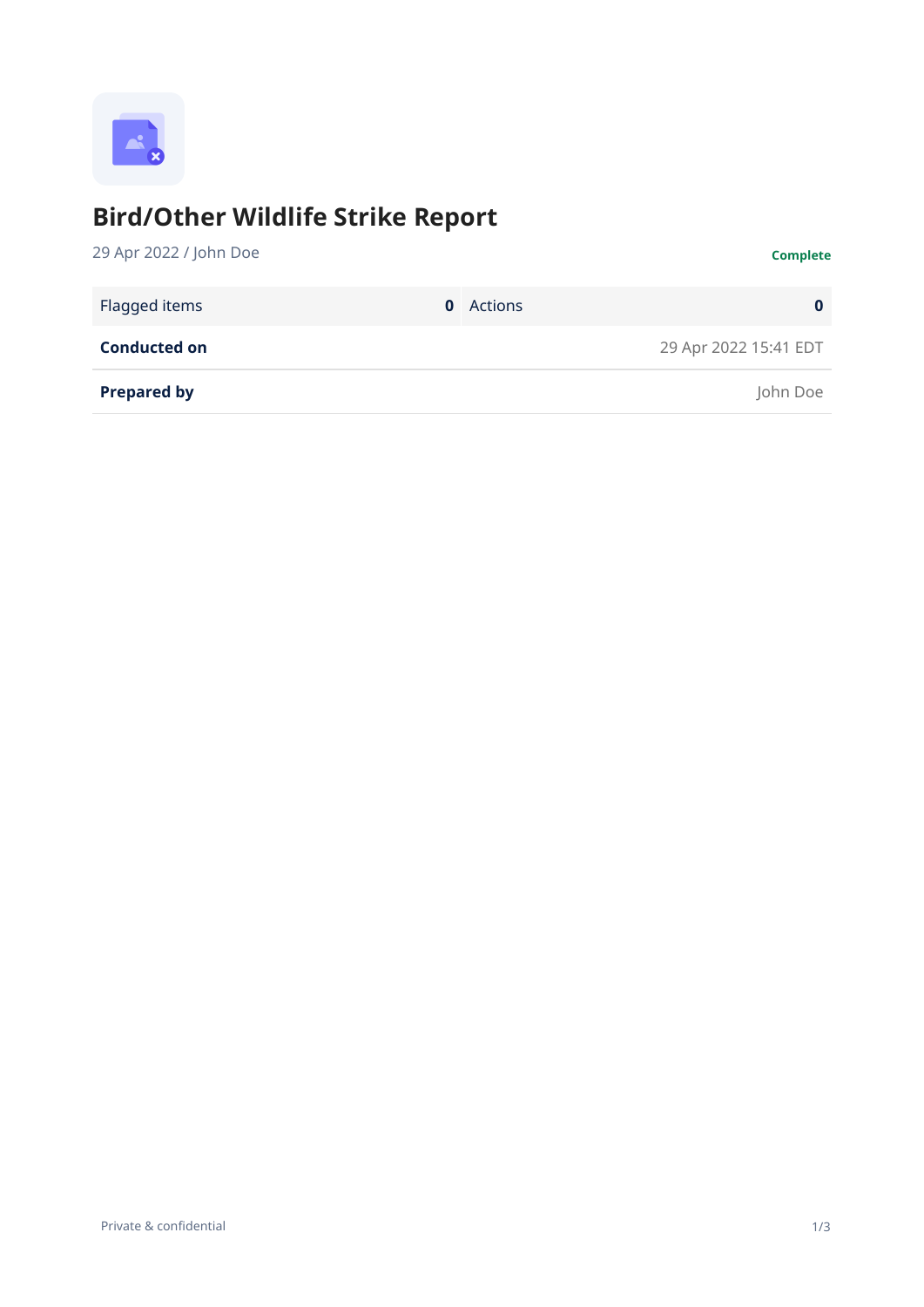**Inspection**

## **Bird/Other Wildlife Strike Report**

| 1. Name of Operator                       |                |
|-------------------------------------------|----------------|
| Na                                        |                |
| 2. Aircraft Make/Model                    |                |
| Na                                        |                |
| 3. Engine Make/Model                      |                |
| Na                                        |                |
| <b>4. Aircraft Registration</b>           |                |
| Na                                        |                |
| <b>5. Date of Incident</b>                | 29 Apr 2022    |
| <b>6. Local Time of Incident</b>          | 15:42 EDT      |
| 6.1. Lighting                             | Day            |
| <b>7. Airport Name</b>                    |                |
| 8. Runway Used                            | $\overline{5}$ |
| 9. Location if En Route                   |                |
| 10. Height (AGL)                          |                |
| 11. Speed (IAS)                           |                |
| 12. Phase of Flight                       |                |
| 13. Part(s) of Aircraft Struck or Damaged |                |
| 14. Effect on Flight                      |                |
| 15. Sky Condition                         | Some Cloud     |
| <b>16. Precipitation</b>                  |                |
| 17. Bird/Other Wildlife Species           |                |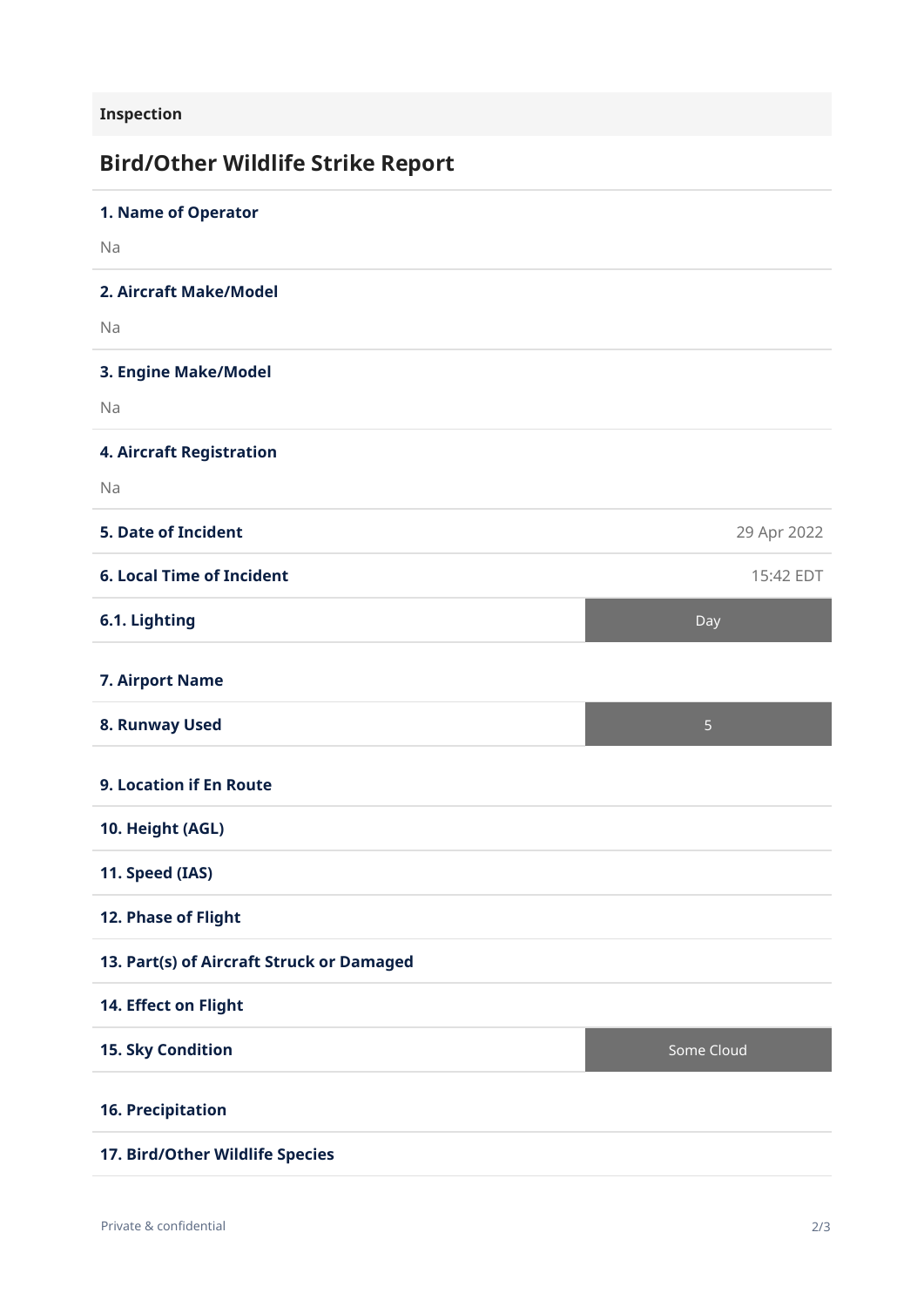#### **18. Number of birds seen and/or struck**

**19. Size of Bird(s)**

**20. Pilot Warned of Birds**

**21. Remarks (Describe damage, injuries and other pertinent information)**

**Damage/Cost Information**

**22. Aircraft time out of service**

**23. Estimated cost of repairs or replacement (U.S. \$)**

**24. Estimated other Cost (U.S. \$) (e.g. loss of revenue, fuel, hotels)**

**Reported by**

**Title**

**Date** 29 Apr 2022 15:42 EDT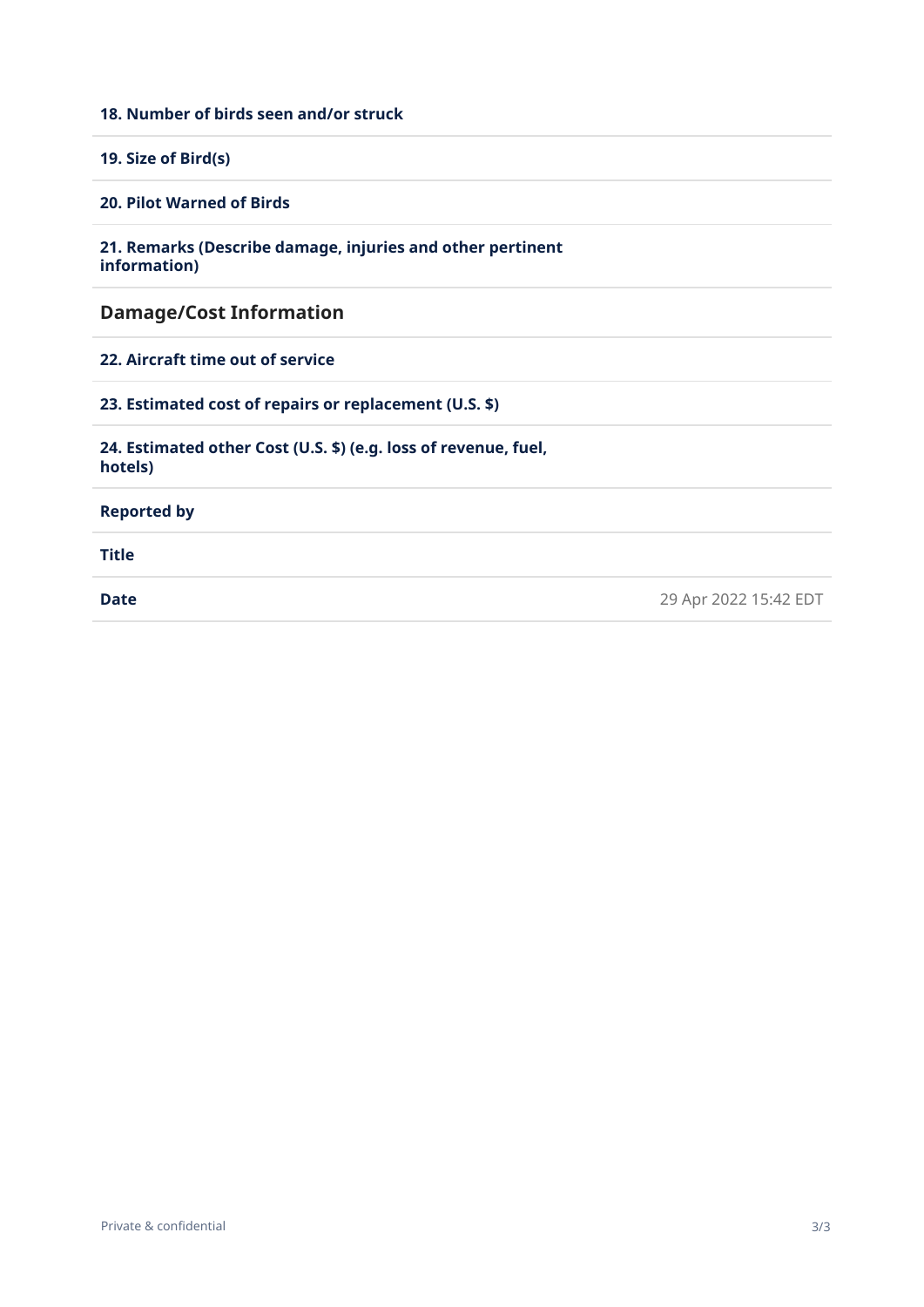

| Flagged items       | <b>1</b> Actions |                       |
|---------------------|------------------|-----------------------|
| <b>Inspected by</b> |                  | John Doe              |
| <b>Date</b>         |                  | 29 Apr 2022 15:44 EDT |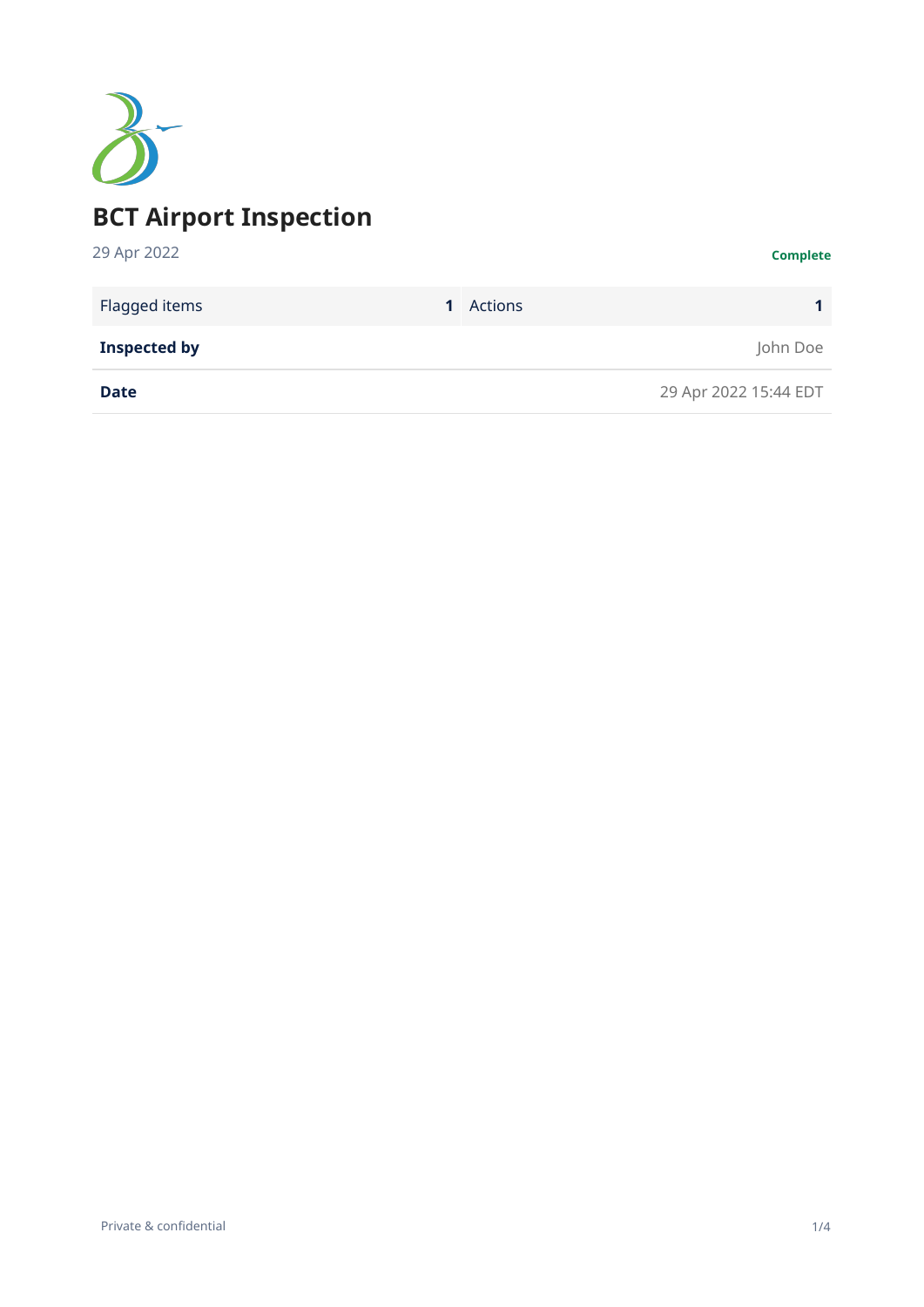| <b>Flagged items &amp; Actions</b>                                                                          | 1 flagged, 1 action    |
|-------------------------------------------------------------------------------------------------------------|------------------------|
| <b>Flagged items</b>                                                                                        | 1 flagged, 1 action    |
| Inspection                                                                                                  |                        |
| <b>Ramps/Aprons</b>                                                                                         | <b>Pavement Issues</b> |
| To Do   Assignee Travis Bryan   Priority Low   Due 6 May 2022 15:46 EDT   Created by Travis<br><b>Bryan</b> |                        |
| <b>Pavement repair</b>                                                                                      |                        |
| <b>Other actions</b>                                                                                        | 0 actions              |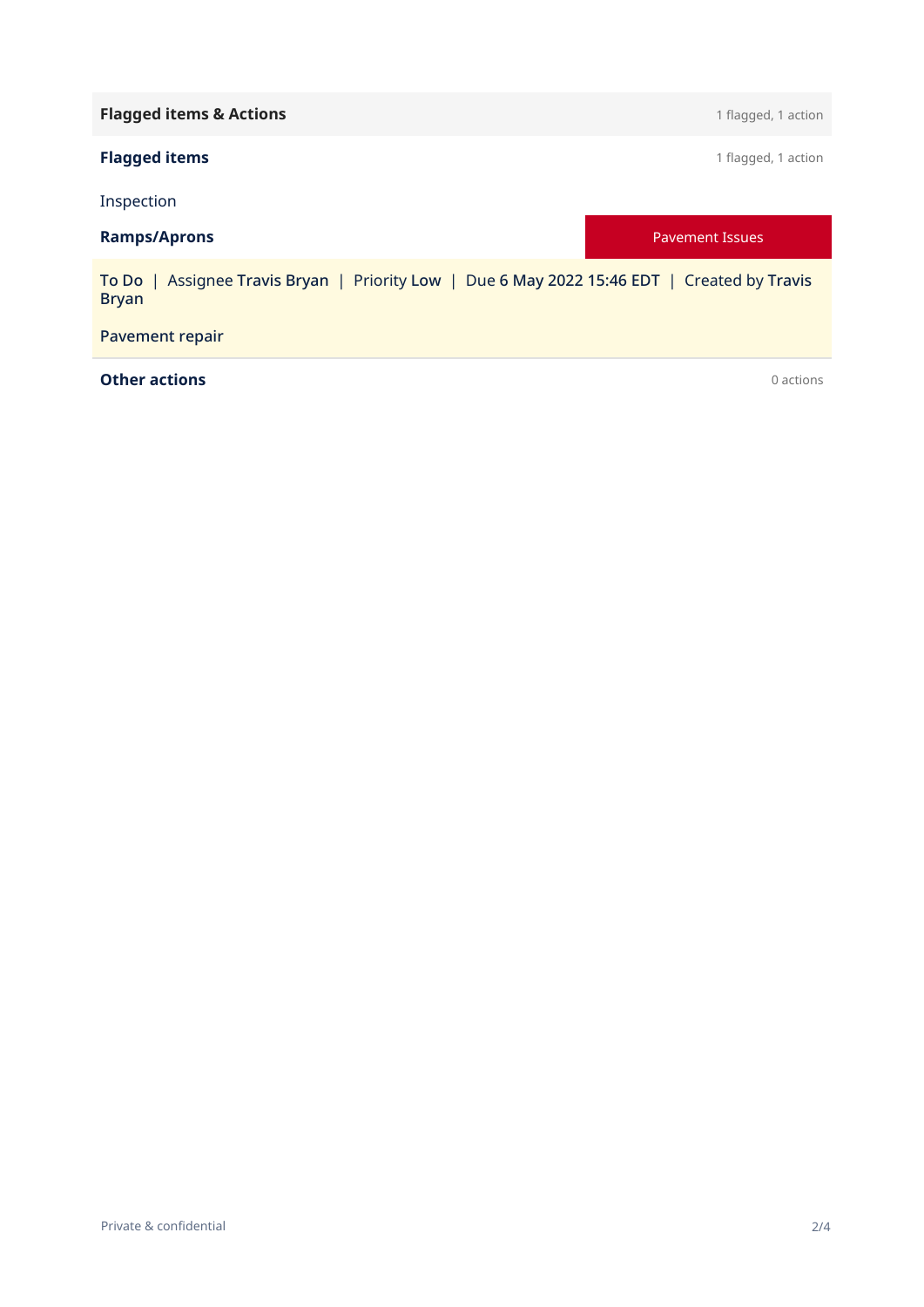| <b>Inspection</b>                                                                                           | 1 flagged, 1 action    |
|-------------------------------------------------------------------------------------------------------------|------------------------|
| <b>Time of Day</b>                                                                                          | Day                    |
| <b>Runway, Taxiway, Safety Areas and Ramps</b>                                                              | 1 flagged, 1 action    |
| <b>Runway</b>                                                                                               | Non-Deficient          |
| <b>Taxiway</b>                                                                                              | Non-Deficient          |
| <b>Safety Areas</b>                                                                                         | Non-Deficient          |
| <b>Ramps/Aprons</b>                                                                                         | <b>Pavement Issues</b> |
| To Do   Assignee Travis Bryan   Priority Low   Due 6 May 2022 15:46 EDT   Created by Travis<br><b>Bryan</b> |                        |
| <b>Pavement repair</b>                                                                                      |                        |
| <b>Location of Issue</b><br>Ponding                                                                         |                        |
| <b>Other Issue</b>                                                                                          | Non-Deficient          |
| <b>Lights and Signs</b>                                                                                     |                        |
| <b>Runway Lights</b>                                                                                        | Operational            |
| <b>Taxiway Lights</b>                                                                                       | Operational            |
| <b>REIL's</b>                                                                                               | Operational            |
| <b>PAPIS</b>                                                                                                | Operational            |
| <b>Airfield Signs</b>                                                                                       | Operational            |